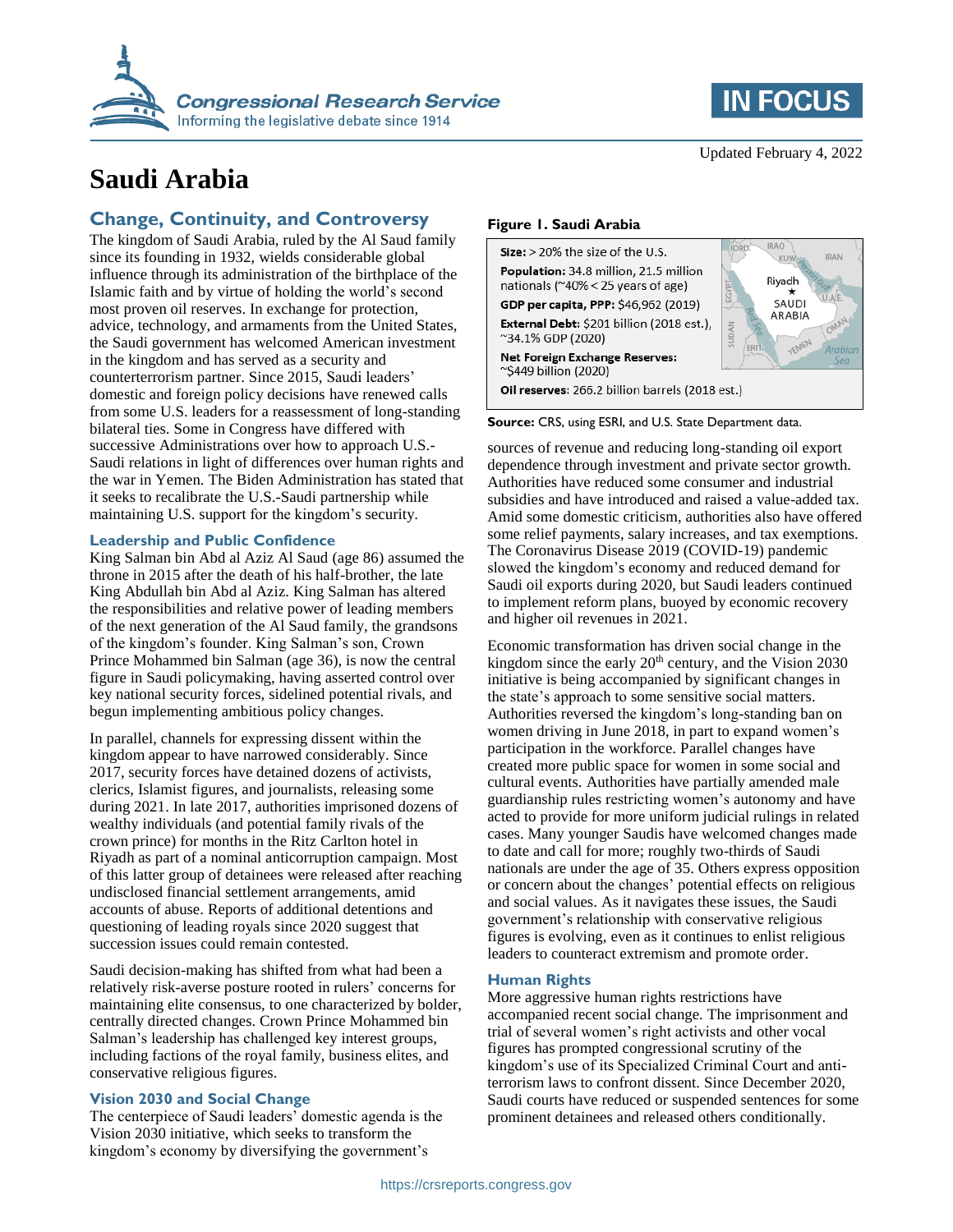In October 2018, Saudi officials killed Saudi journalist and U.S. resident Jamal Khashoggi in the Saudi consulate in Istanbul, Turkey, leading the U.S. government to impose travel and financial sanctions on some Saudi officials. The kingdom prosecuted some unidentified officials on related charges, convicting eight and sentencing five to death, before reducing the death sentences to varying prison terms. In February 2021, the U.S. intelligence community released a report assessing that the crown prince "approved an operation in Istanbul, Turkey to capture or kill" Khashoggi. Saudi officials disputed the report's conclusions.

#### **Saudi Nuclear Plans**

Saudi leaders seek to recast the role of energy resources in the kingdom's economy and plan to develop domestic civilian nuclear power infrastructure. They have solicited bids for the construction of two nuclear power reactors. The Trump Administration expedited consideration of required regulatory approvals for U.S. firms to provide marketing information to Saudi officials. Saudi officials have not forsworn uranium enrichment and state their intent to develop and use domestic resources. Saudi nuclear facilities are subject to International Atomic Energy Agency (IAEA) safeguards, though some press reports have raised questions about possibly undeclared sites. The IAEA has reviewed declared Saudi nuclear infrastructure and recommends adoption and implementation of an Additional Protocol.

#### **COVID-19**

Saudi authorities have imposed border closures, visa restrictions, internal curfews, and travel limits, and reduced religious pilgrimage access in response to the COVID-19 pandemic, including limiting the 2020 and 2021 Hajj pilgrimages. As of January 24, 2022, Saudi officials have reported more than 652,000 total cases of COVID-19, and more than 8,900 deaths due to COVID-19.

# **Saudi Foreign Policy**

### **Iran and Yemen**

Saudi officials praised the Trump Administration's decision to withdraw from the Joint Comprehensive Plan of Action (JCPOA) in 2018, but have not expressed opposition to U.S. participation in renewed multilateral talks with Iran. Saudi officials remain concerned about Iranian support for various armed actors in the MENA region, especially the Ansarallah/Houthi movement in Yemen, Lebanon's Hezbollah, and Shia militias in Iraq. The Saudi government engaged Iranian counterparts in "exploratory talks" during 2021, but the talks have not led to any new accords.

Saudi Arabia opposed the 2014-2015 Houthi campaign that ousted Yemeni President Abdu Rabbu Mansour Hadi, and, since March 2015, the kingdom has led a military coalition of mostly Arab states in efforts to reinstate Hadi. Iran has provided arms to the Houthis, who continue to use ballistic missiles and drones to attack Saudi Arabia and the United Arab Emirates (UAE). Cross-border Houthi attacks reportedly are straining Saudi air and missile defenses. Saudi- and UAE-backed Yemeni forces continue to fight to reverse Houthi gains, with Saudi airstrikes and restrictions of air and sea access to Yemen drawing criticism from some in Congress. U.N. officials consider Yemen as one of the world's worst humanitarian crises and cite Houthi and Saudi coalition policies as contributing factors.

#### **Figure 2. Reported Attack Incidents from Yemen**

|                                                        | 231                                                    |
|--------------------------------------------------------|--------------------------------------------------------|
| <b>Reported Cross-</b><br><b>Border Incidents 2020</b> | <b>Reported Cross-</b><br><b>Border Incidents 2021</b> |
| 12 Incidents with UAVs                                 | 63 Incidents with UAVs                                 |

**Source:** CRS using ACLED - Armed Conflict Location and Event Data on attacks in Saudi Arabia, January 2020-December 2021. **Notes:** UAVs = unmanned aerial vehicles. Incident totals include reported single incidents involving multiple strikes/attacks.

#### **Israeli-Palestinian Affairs**

Saudi Arabia publicly supports key Palestinian demands, while Saudi leaders have engaged quietly with Israel based on shared concerns about Iran. Saudi officials continue to condition Saudi normalization with Israel on terms outlined in the 2002 Arab Peace Initiative, specifically the establishment of a Palestinian state. In late 2020, Saudi Arabia granted Israel flyover rights within its airspace to facilitate Israeli airline travel to the UAE and Bahrain.

### **Relations with China and Russia**

Greater Saudi energy exports to China have underwritten deepening Sino-Saudi economic and diplomatic ties, leading to new cooperation initiatives. Saudi leaders also maintain substantive dialogue with Russia, including coordination on oil policy and dialogue on Syria and other regional issues. Saudi Arabia buys some Chinese arms and has discussed weapons purchases from Russia. In 2021, media reports claimed the Saudis Arabia has acquired ballistic missile production technology from China.

# **Saudi-U.S Relations**

The Biden Administration ended U.S. support for the Saudi-led Coalition's offensive military operations against the Houthis, but has pledged to continue defensive support and praised Saudi dialogue with Iran and parties to the Yemen conflict. The Administration proposed the sale of air-to-air missiles to bolster Saudi defense against crossborder attacks and opposed a congressional initiative to disapprove of the sale (S.J.Res. 31/H.J.Res. 63). The Administration directed the withdrawal of some U.S. Patriot air defense systems and personnel from the kingdom in 2021, but has approved the sale of Patriot missiles to Saudi Arabia by other U.S. partners.

As of December 2021, 2,120 U.S. military personnel were deployed to Saudi Arabia "to protect United States forces and interests in the region against hostile action by Iran and Iran-backed groups." Other U.S. troops and contractors implement longstanding defense and security cooperation programs in the kingdom.

For more information, see CRS Report RL33533, *Saudi Arabia: Background and U.S. Relations*.

**Christopher M. Blanchard**, Specialist in Middle Eastern Affairs